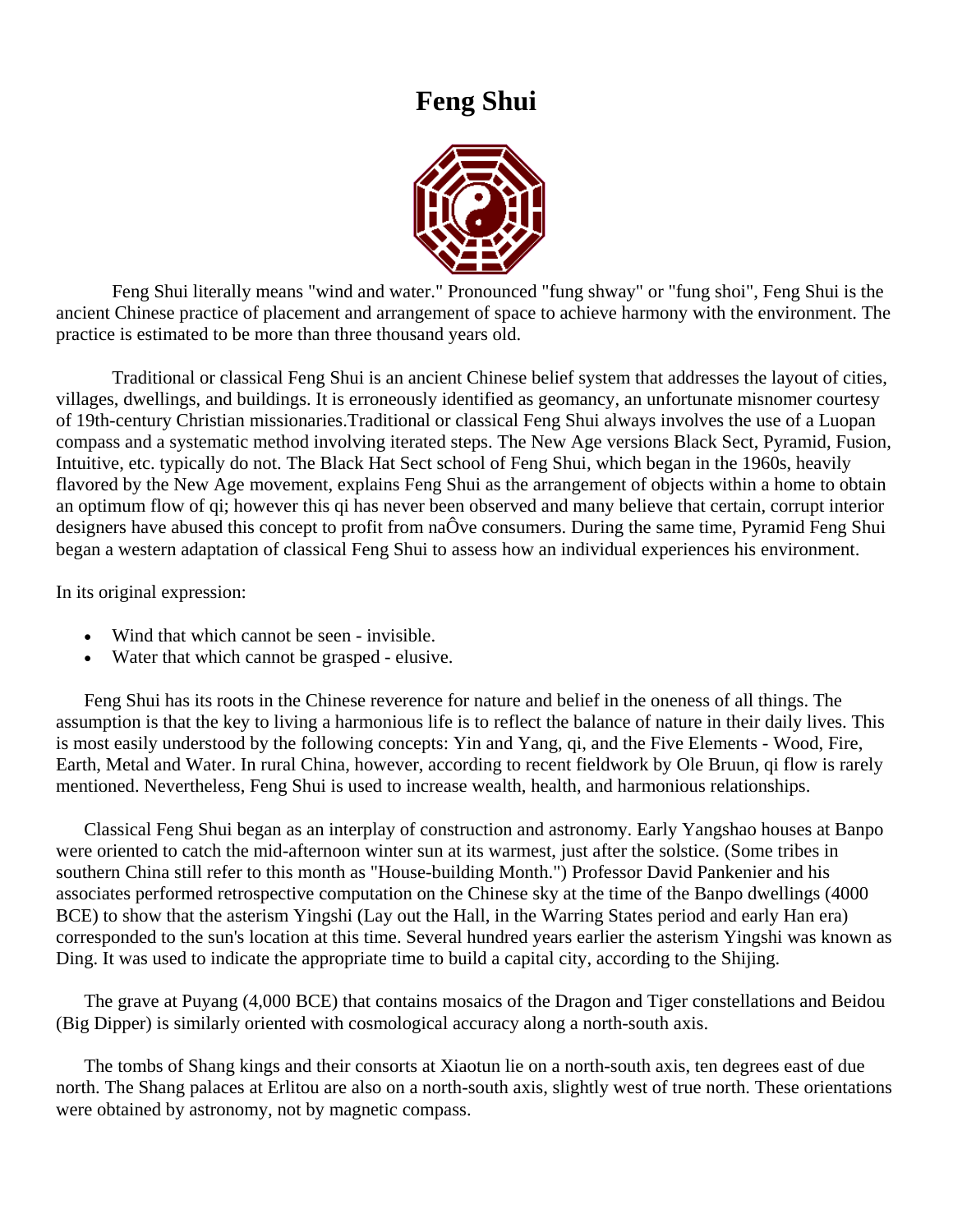All capital cities of China followed rules of Feng Shui for their design and layout. These rules were codified during the Zhou era in the Kaogong ji (Manual of Crafts). Rules for builders were codified in the Lu ban jing (Carpenter's Manual). Graves and tombs also followed rules of Feng Shui. From the earliest records, it seems that the rules for these structures were developed from rules for dwellings.

The oldest known Feng Shui device consists of a two-sided board with astronomical sightlines. Liuren astrolabes have been unearthed from Qin-era tombs at Wangjiatai and Zhoujiatai. These devices date between 278 BCE and 209 BCE. Today Feng Shui practitioners can select from three types of Luopan or Feng Shui compasses: San He (the so-called "form school," although the compass name means "Triple Combination"), San Yuan (the so-called "compass school," although the compass name actually refers to time), and the Zong He that combines the other two.

#### **Classical Feng Shui**

Classical Feng Shui is still considered important in some segments of modern Chinese culture, especially Malaysia, Hong Kong and Taiwan. It is less common among educated Chinese in the People's Republic of China as it is often thought of as peasant superstition. Since the mid-20th century, it has been illegal in the PRC because of the propensity for fraud. This all came about because of the Cultural Revolution that set about destroying most of the old culture of China. It has been kept alive in books and practitioners in Taiwan and Hong Kong. In the 1960s, Feng Shui was introduced in the West. Regardless of the country of practice, East or West, businesses typically use Feng Shui to increase sales and boost morale. Homeowners have come to use Feng Shui in an attempt to bring peace and harmony to their surroundings.

Feng Shui promotes the searching for places where Chi forms or accumulates as these places are perfect to live happy, prosperous, successful lives. In Feng Shui winds are noted as being bad as they scatter Chi rater than accumulate it, so when searching for a site bypass any that are wind swept.



One important Feng Shui formula concerns the eight main life Aspirations, corresponding to the four cardinal Directions and the four inter-cardinal Directions of the compass (Lo Pan).

Each of these Aspirations is symbolized in the octagonal shaped Pa Kua, one of the most basic Feng Shui tools, which identifies where the particular Aspirational locations lie in your home or workplace, allowing you to energize them as required. This will stimulate positive chi (life force) flow and create good Feng Shui for you.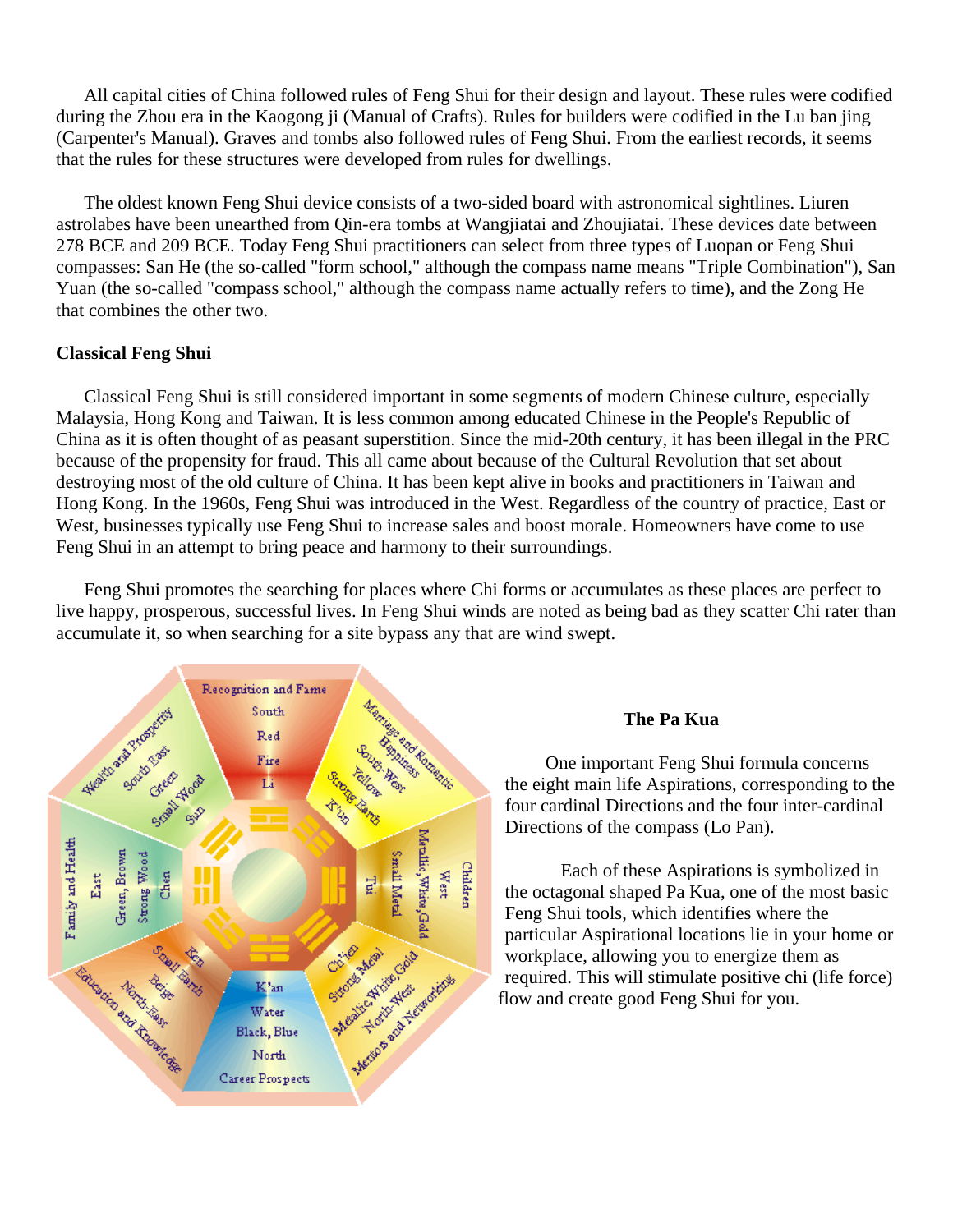## **Feng Shui Tips For Wealth**

## *The sector that governs wealth is the southeast and the element is wood.*

1) The most important first step to realizing the benefits of Feng Shui is to perform a Space Clearing procedure. Every environment has accumulated negative energy, or "sha chi", that needs to be eliminated. This procedure will make all other cures more effective.

2) The southeast corner of your home and/or office must be kept as clean and orderly as possible. The lighting should resemble natural light, not too bright or too dim.

3) It is advisable to keep a constant light on in this area, or at least leave it lit daily for as long as possible.

4) A well maintained aquarium is excellent in this area, since water enhances wood. Choose bright, energetic fish to stimulate positive 'chi'. Nine gold fish are an auspicious number. Eight gold and one black are recommended. A fountain would also add a positive water feature. Choose one or the other. Both would be too powerful.

5) If maintaining an aquarium is too difficult, a painting, sculpture, or hanging talisman depicting beautiful golden fish will activate the same energy..

6) A Dragon turtle sculpture is a powerful symbol related to long lasting prosperity and the support needed for success. Place it in the north sector to enhance the wealth/water energy.

7) Use faceted crystals and bamboo wind chimes to active positive chi in the wealth sector.

8) Frequently lighting green, brown or other earthy colored candles, or one that was especially intended to energize the element of wood in the southeast is an excellent way to energize this aspect of your life. Candles also heighten the energy and are uplifting and inspiring to the spirit as well.

8) Place a blue or black rug in your front entryway to symbolize a river of opportunities flowing into your home or business.

9) Display symbols of prosperity in this sector. Chinese coins, gold ingots, a Hotei Buddha sitting on a pile of gold coins and money frogs are all popular Feng Shui symbols for wealth.

10) Healthy, round leafed plants will help bring good 'chi' to the wealth sector.

11) A pair of male and female Foo dogs placed outside your business entrance will ward off harmful people and other negative influences that can deplete your wealth.

12) To increase the sales volume of your business, place a faceted crystal or crystal paperweight in the wealth sector (far right corner) of your desk. Placing the paperweight on top of your accounts receivable, contacts list, or any paperwork related to incoming funds, will cause these areas to increase. Do not place a crystal paperweight on your bill pile, as this will cause you to pay out more than you receive!!

13) Three coins tied with red ribbon should be placed near your phone to attract opportunities and enhance the financial outcome of phone calls. If you use a computer in your business it would be beneficial to hang three coins from your computer.

14) The Chinese dragon is a powerful wealth attractor. Place a sculpture or artwork depicting the dragon in the southeast. A fountain with a dragon motif or a dragon incense burner is a very powerful symbol here.

15) The mythical, money frog is a wealth attractor. Place one inside your office door, facing inward. This symbolizes wealth coming your way.

16) If you are involved in sales, place three coins tied with red ribbon inside your purse or wallet. If you do phone sales, place this group of coins near your phone. If you have a retail shop, place them near or inside your cash register.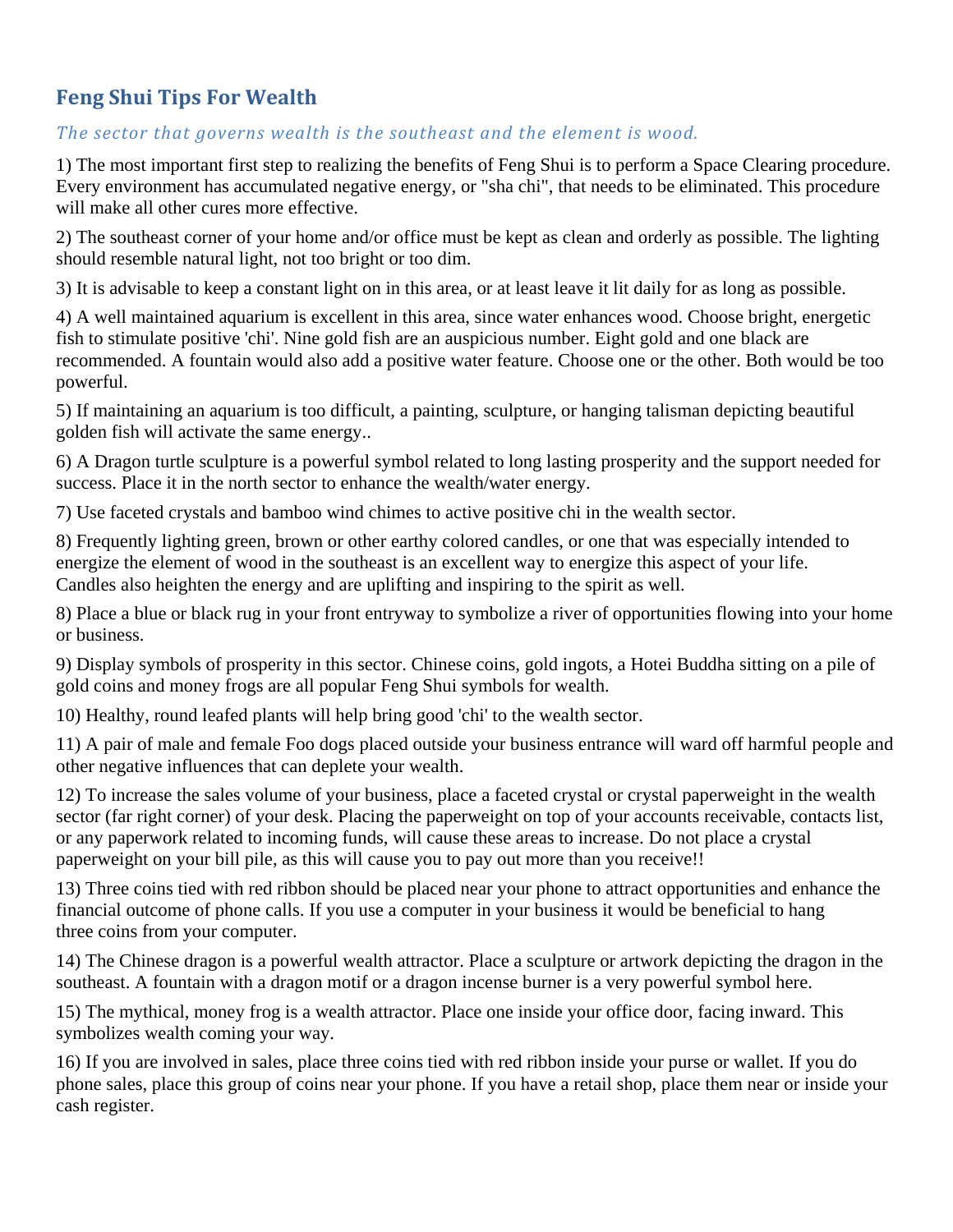## **Feng Shui Tips For Health**

## *East is the direction to focus on when improvement in health is desired. Wood is the element.*

1) The most important first step to realizing the benefits of Feng Shui is to perform a Space Clearing procedure. Every environment has accumulated negative energy, or "sha chi", that needs to be eliminated. This procedure will make all other cures more effective.

2) The most basic rule regarding health is to make sure that your home is healthy. Keeping it clean, organized and beautiful is the best way to attract positive, healthy 'chi' into your space. The energy in your home needs to be free-flowing and smooth like a river.

3) Keep your home/workplace in good, functioning condition. Do not allow anything to linger in a state of disrepair. Replace anything that is old, broken or faded. Repair peeling paint, cracked walls and ceilings and leaky faucets. Be sure that all windows are in good working condition.

4) The Wu Lu gourd is a powerful symbol of good health, longevity, and harmony in life. Placed on a bedside table or in clear view in the eastern sector of the work area, it will serve as a subconscious reminder that perfect health is your chosen condition. A brass Wu Lu makes a striking and functional paperweight.

5) Keeping a green or earth element candle burning in the east as often as possible is an excellent way to energize healing energy. Candles also create an atmosphere of serenity and help to sooth and calm the emotions.

6) Eliminate all things in your home or workplace that you no longer use. Pass things along to friends or donate them to charity.

7) Work towards eliminating all clutter from your life. Begin to look honestly at why you tend to accumulate so much un-needed stuff.

8) In the study of Feng Shui, toilets are a huge concern. Always keep toilets and bathrooms exceptionally clean. Keep the lid on the toilet closed at all times when not in use, and keep the bathroom door closed at all times.

9) The bedroom is an especially important room when it comes to health, since this is where we regenerate and heal during sleep. Keep the bedroom clean and uncluttered, with a simple decor. Do not bring work into the bedroom. Laptops, phones and exercise equipment are not welcome here.

10) Electronic devices such as TVs, clock radios, answering machines, and electric blankets emit electromagnetic fields that can harm your health. If you must keep any of these in the bedroom, be sure they are at least six feet away from your body, or twelve feet, in the case of a TV. Always cover the TV with a cloth when it is not in use, especially while you sleep.

11) Never place your bed on a wall that has a toilet on the other side. This is considered a health hazard in Feng Shui.

12) In the bedroom, avoid sleeping under sloping ceilings and bookcases or shelves. All of these are oppressive and can aggravate problems such as headaches, restlessness and insomnia. If this type of architecture is unavoidable, a windchime with a horizontal bamboo mounting can help to redirect this oppressive force.

13) Do not sleep directly under a beam. If this is unavoidable, hang a pair of bamboo flutes or a bamboo windchime with hollow tubes from the beam.

14) Beware of poison arrows that point at you while you sleep. Hang faceted crystals in front of protruding corners to disperse negative 'chi'.

15) Do not place a fountain in the bedroom. Fountains are too yang and are considered to be a deterrent to good health in this area. The same rule holds true for potted plants. If you really enjoy a plant in the bedroom, choose one that is relatively small and has gentle, round shaped leaves.

16) Energize the wood sector (east) of your home with lush green accents, such as pillows, rugs, or window treatment. If the east sector is the living room, dining room or any room other than a bedroom, this is a great